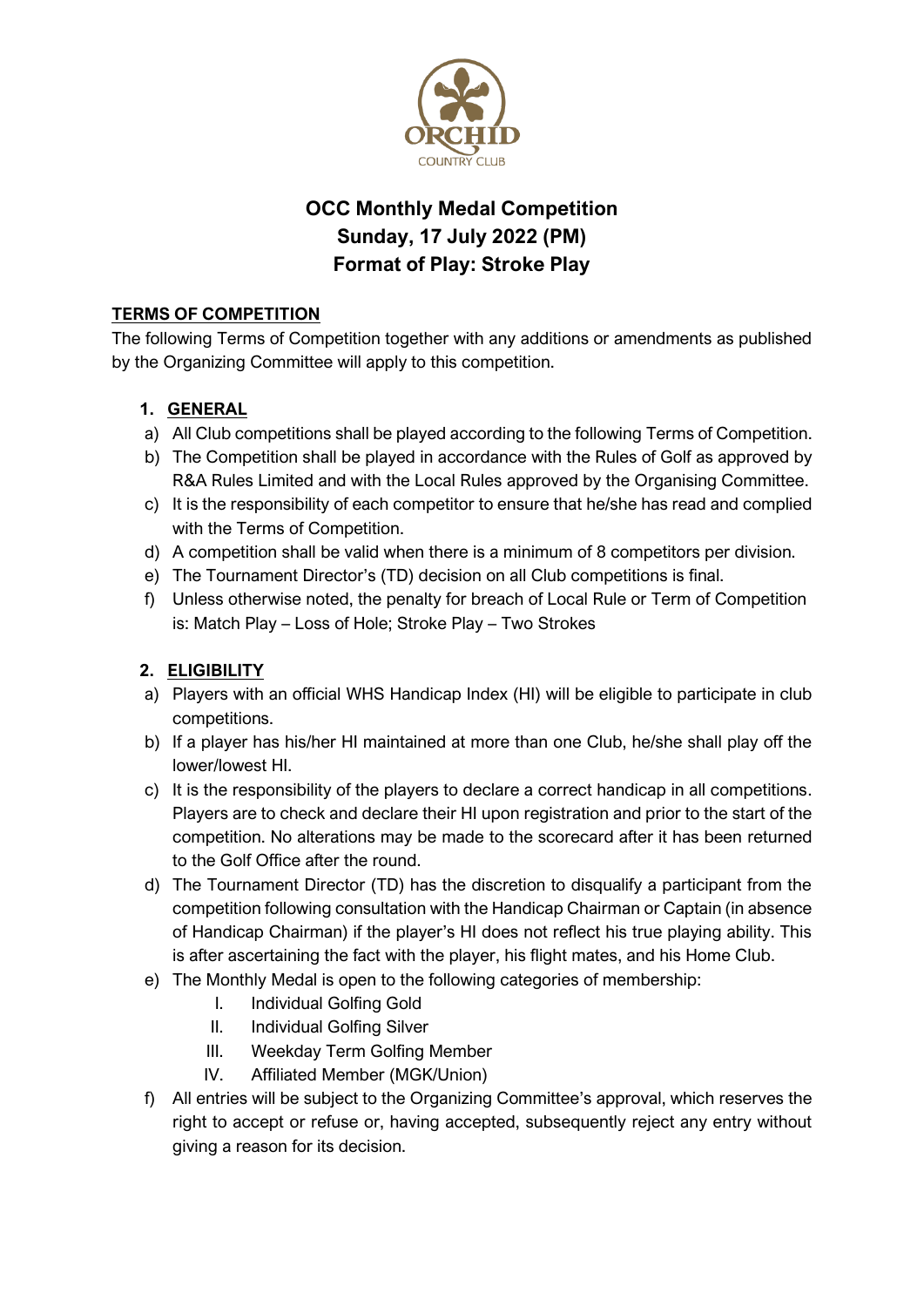

- g) Players shall play off their current WHS Handicap Index as of the **1 st of the month of** the competition.
- h) Handicap Index containing Excessive Penalty Scores (EPS) will not be accepted. Excessive Penalty Score is defined as more than 30% of a player's scoring records (i.e., 6 or more out of 20). A player who breaches any eligibility criteria will be disqualified.
- i) The HI range for the club competitions shall be fixed by the Organizing Committee.
- j) The Organizing Committee/Tournament Director (TD) reserves the right to change the HI range of each division, depending on the number of players, after the closing date.
- k) Players must conform in all respects to the Rules of Amateur Status as approved by R&A Rules Limited.
- l) Players will compete in the following divisions according to the following Handicap Index range and the number of slots available for every category of membership:

| <b>Category</b> | <b>Division</b> | <b>Handicap Index</b>   | <b>Tee</b>   | No. of slots<br>for OCC<br><b>Members</b> | No. of slots for<br><b>MGK/Union</b> |
|-----------------|-----------------|-------------------------|--------------|-------------------------------------------|--------------------------------------|
| <b>Men</b>      | А               | <b>11.4 &amp; below</b> | <b>Blue</b>  | 12                                        | 4                                    |
|                 | B               | $11.5 - 16.0$           | <b>Blue</b>  | 16                                        | 8                                    |
|                 | $\mathsf{C}$    | $16.1 - 24.9$           | <b>White</b> | 44                                        | 8                                    |
| Ladies          | A               | 18.4 & below            | Red          | 8                                         | 4                                    |
|                 | B               | $18.5 - 36.9$           | Red          | 20                                        | 4                                    |

- m) In the event of insufficient entries in any of the Divisions, the Organising Committee/Tournament Director (TD) reserves the right to combine or cancel any of such Divisions.
- n) After a player has submitted additional cards to make up a total of twenty 18-hole cards, or their equivalent in his/her scoring record, he/she shall then be entitled to play in the Club competitions.

# **3. ENTRY AND FEES**

- a) The entry fee for all Club competitions shall be fixed by the Organizing Committee.
- b) The entry fee includes entrance fee, green fee, buggy fee, Pot of Gold for Hole-In-One, snacks or beer, ball sweep and prevailing GST. The fees are stated as follows:

| <b>Category</b>  | Fee           |
|------------------|---------------|
| Gold             | \$54.02 nett  |
| <b>Silver</b>    | \$128.92 nett |
| <b>WTGM</b>      | \$225.22 nett |
| <b>MGK/Union</b> | \$150.87 nett |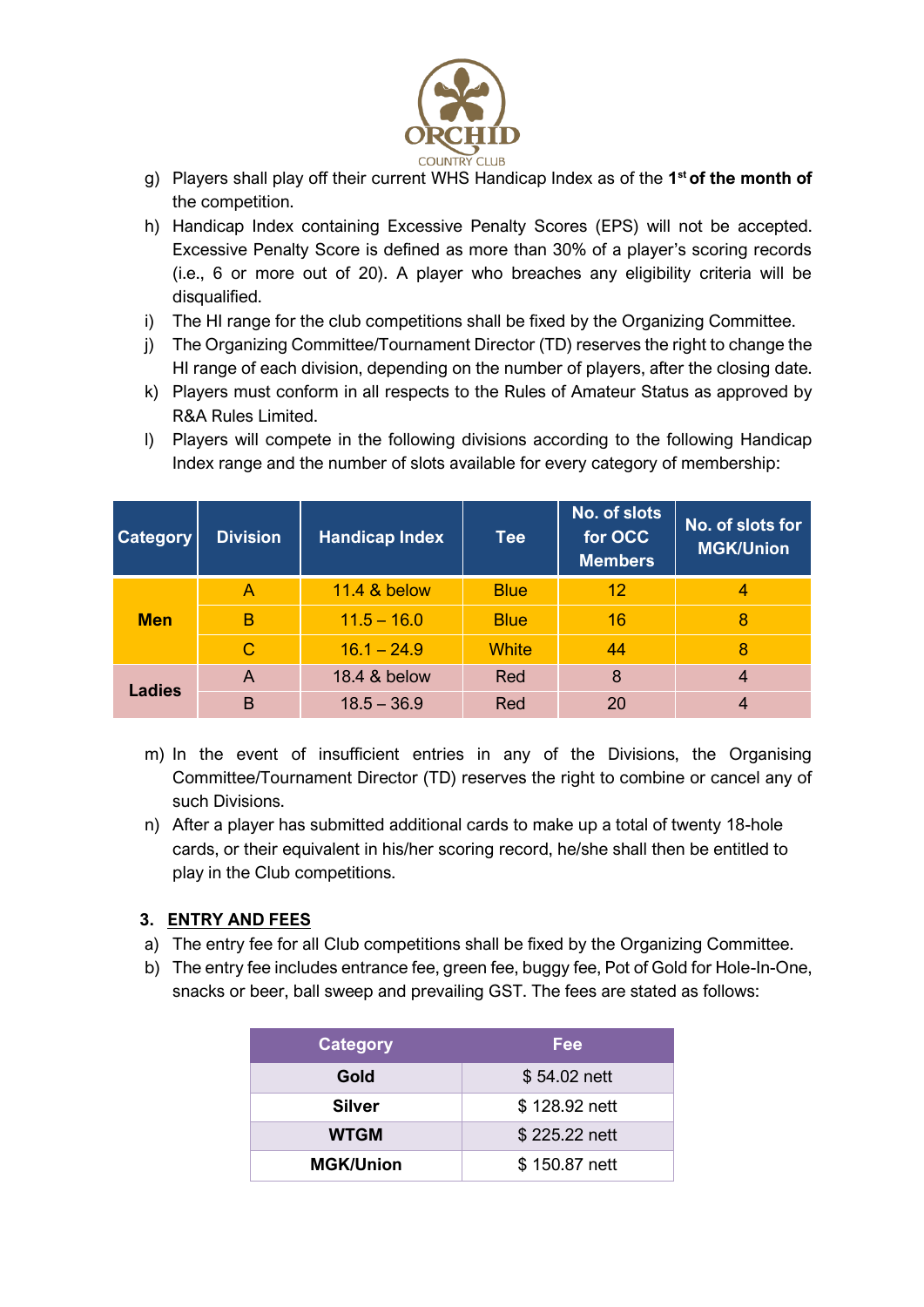

c) Any cancellation made after the draw/pairing list has been finalised and sent to the participants will be subject to the following fees unless valid or medical reasons with documentation proof is provided.

| <b>Category</b>  | <b>Cancellation Fee</b> |
|------------------|-------------------------|
| Gold             | \$49.22 nett            |
| Silver           | \$124.12 nett           |
| <b>WTGM</b>      | \$220.42 nett           |
| <b>MGK/Union</b> | \$150.87 nett           |

- d) The entrance fee of \$21.40 (incl. GST) is chargeable and non-refundable unless valid or medical reasons with documentation proof is provided.
- e) A 'NO SHOW' penalty of \$262.15 nett applies to all players (Gold, Silver, WTGM, MGK/Union) who do not show up on the date of play unless due to valid or medical reasons with documentation proof.

# **4. FORMAT OF PLAY**

- a) The competition will be decided by Stroke Play or Stableford format over 18 holes, depending on the format of play for the month.
- b) The Winner shall be the player with the Overall Best Gross for Stroke Play, or the player with the highest Stableford points.
- c) No "gimme putts" are allowed in all Club competitions.
- d) In the event of a tie or ties, the OCC count back system shall apply. Please refer to point 9 for Decision of Ties.

# **5. REGISTRATION**

- a) Registration opens on 27 June 2022 (Monday) from 12pm and closes on 3 July 2022 (Sunday) at 12pm.
- b) Entries must be submitted through the official online entry form via Google form.
- c) Golf pass for MGK/Union member will be waived for participating in the competition.
- d) Successful players of Affiliated Member (MGK/Union) category are required to fill up the credit card authorization form provided by the Club.
- e) Balloting is conducted when the number of registrants exceeds the number of slots available as stated in point 2 (l).
- f) A player is not allowed to play in the morning session if he/she wishes to participate in Club Events which are held in the afternoon. Please refer to point 3 (c) for the cancellation fees.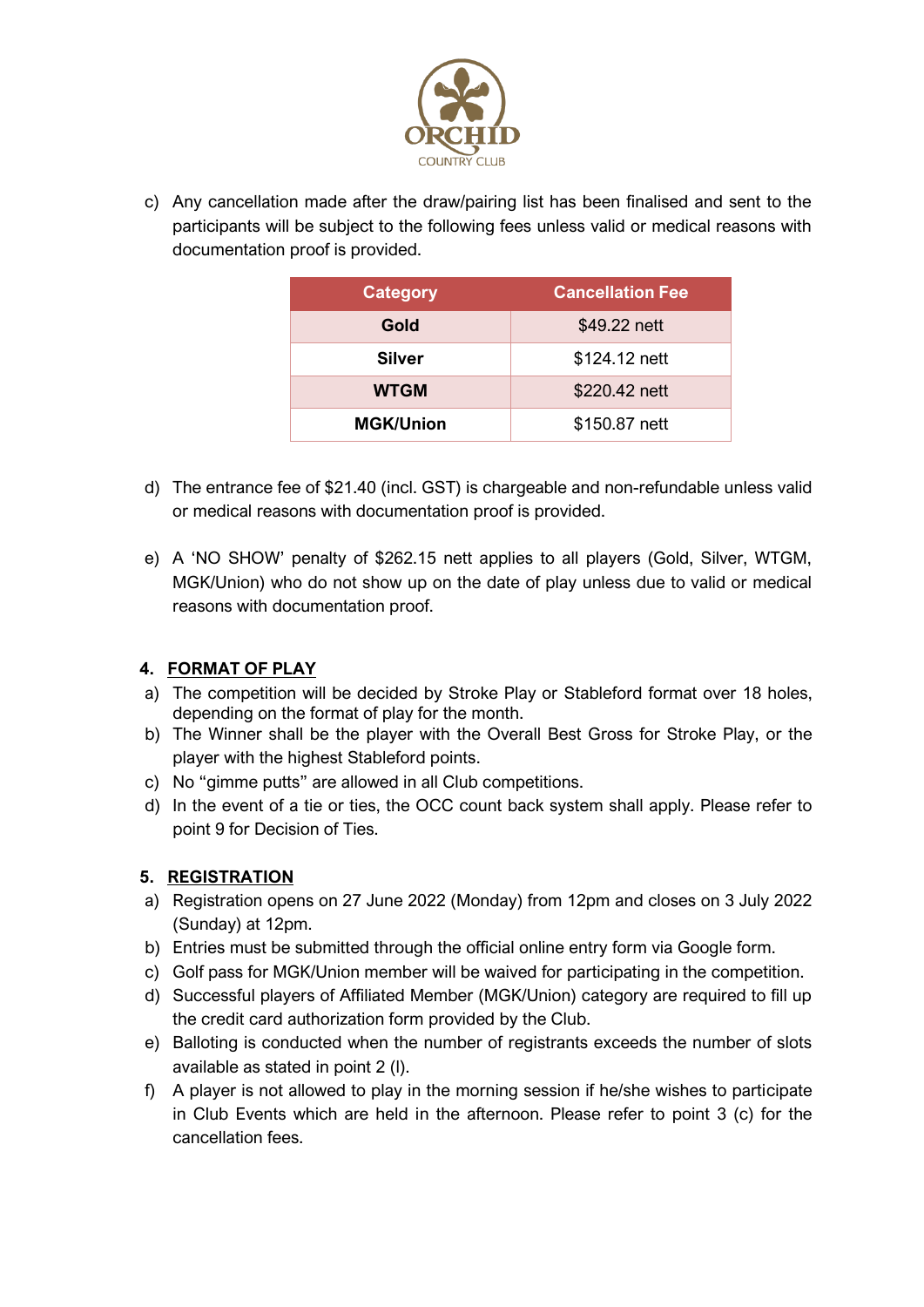

g) The draw and/or pairings are at the sole discretion of the Tournament Director (TD) and will be sent to the successful players within 72 hours after the closing date via email. Players are advised to check their email for confirmation of entries.

## **6. TIME OF STARTING**

- a) All players are advised to register at least 20 minutes before their starting time.
- b) All players are advised to report to the Starter 10 minutes before their starting time.
- c) Players shall start at the time and in the order indicated in the draw.
- d) If the player arrives at his starting point ready to play within 5 minutes after his starting time, the penalty for failure to start on time is loss of the first hole in Match Play or two strokes at the first hole in Stroke Play. The penalty for lateness beyond 5 minutes is Disqualification.
- e) No substitution of players and changes of starting times shall be permitted after the draw has been made.
- f) The Organizing Committee/Tournament Director (TD) reserves the right to fix and/or alter the starting times. Players should start at (and not before or after) your starting time. Please Refer to the R&A Rule (5.3A)

## **7. SCORECARDS**

- a) No exchange of scorecards. Players are responsible for their own scorecards. Marker shall confirm the player's score after every hole.
- b) Players should check their cards in the returning area (scoring table) and ensure that they are correct and signed. Any doubtful points should be settled with the Tournament Director (TD) before returning the scorecard.
- c) If he/she returns a score for any hole lower than actually taken, he/she shall be disqualified. If he/she returns a score for any hole higher than actually taken, the score as returned shall stand.
- d) A player is deemed to have returned his scorecard, and no further amendments may be made once he has left the returning area (scoring table) or the demarcated area where they exist.
- e) The scorecards must be submitted to Golf Office no later than 15 minutes after completion of their round. No alteration may be made on a scorecard after submission.
- f) Players **must** submit their scorecards regardless of whether the competition round is completed or not.
- g) Penalty for the above local rule if breached is Disqualification.

#### **8. INSURANCE**

- a) All players are required to have Golf Insurance.
- b) Players will be held responsible for any accidents and damages to self or third parties during the competition.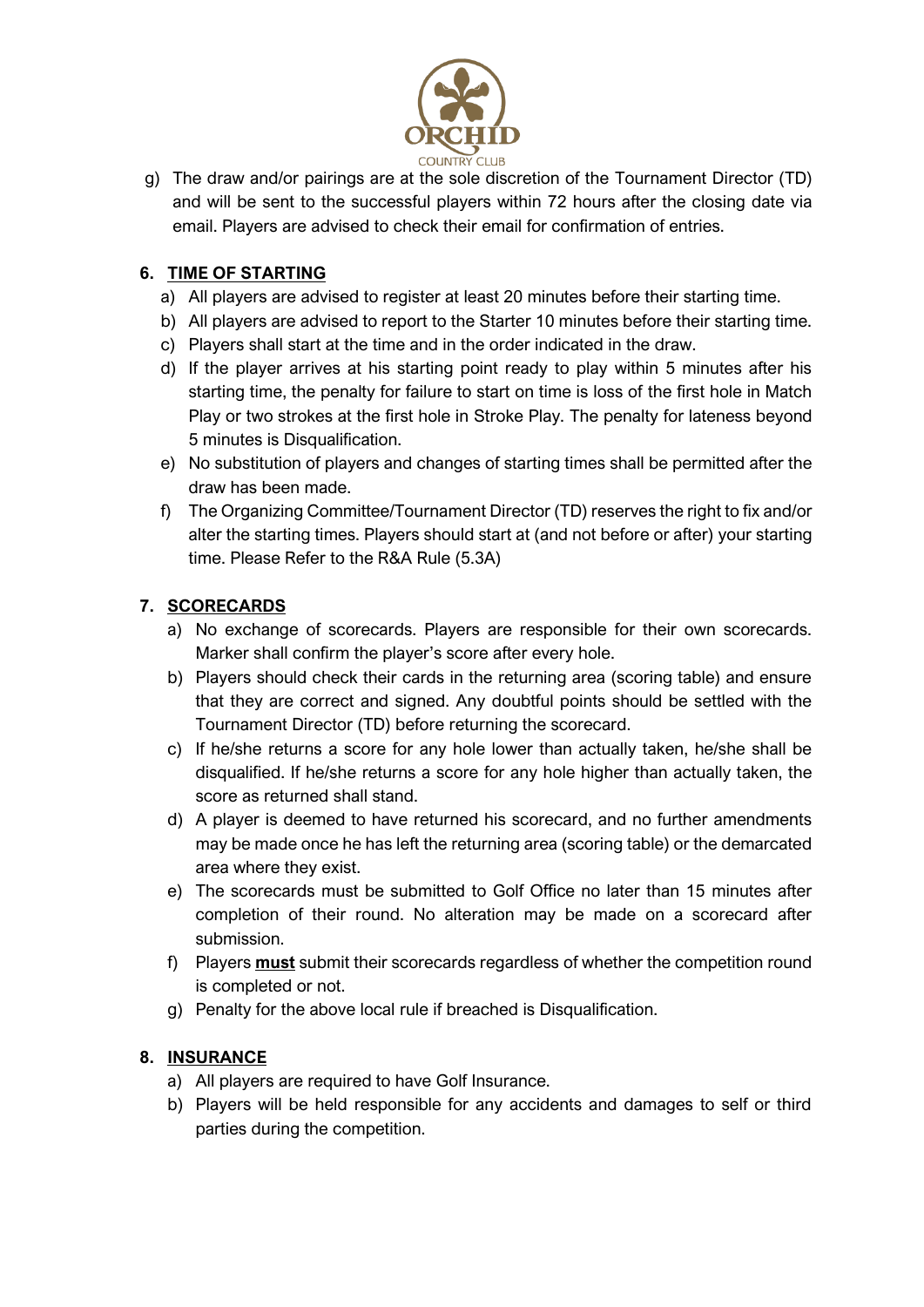

## **9. DECISION OF TIES**

- a) In the event of a tie or ties, the OCC countback system shall apply as stated below:
	- Last 9 Holes
	- Last 6 Holes
	- Last 3 Holes
- b) Hole-by-hole scores starting from hole 18 to the preceding holes.

## **10. PACE OF PLAY**

- a) The OCC Pace of Play Guideline is in effect at all Club Competitions. The attention of all players is drawn to Rule 5.6 regarding slow play and undue delay. The Tournament Director (TD) will not hesitate to impose a penalty under this rule.
- b) Rule 5.6b (Prompt Pace of Play) will be strictly enforced. All Players shall play without undue delay and in accordance with the allocated time for play as indicated on the timing cards in the buggy and/or any other pace of play guidelines, which may be laid down by the Organizing Committee/Tournament Director (TD). Any Marshal or Organizing Committee or Tournament Director (TD) may issue an initial advisory warning for slow play in the following circumstances which are adjudged as slow play:
	- If a group is behind its allocated time for play of a hole; or
	- If the group in front has the same number of Players or more than in the slow play group, any group falling one hole behind of the group in front AND also behind its allocated time for play of a hole; or
	- If the group in front has fewer than the number of Players than in the slow play group, any group falling a hole and a half behind of the group in front AND also behind its allocated time for play of a hole.

Thereafter, if the group continues to be slow and fails to close the gap, the following penalty for breach of the local rule shall apply:

Stroke Play / Stableford

- First breach : Verbal Warning
- Second breach: One penalty stroke
- Third breach : General penalty in addition to the penalty for the second breach
- Fourth breach : Disqualification

# GENERALLY, YOU CAN NEVER BE ADJUDGED FOR SLOW PLAY IF YOU KEEP UP WITH THE GROUP IN FRONT.

#### **11. SUSPENSION OF PLAY FOR DANGEROUS SITUATION (Rule 5.7b)**

- a) A suspension of play for a dangerous situation and the resumption of play shall be signalled using the Club's warning system. The penalty for breach of Rule 5.7b is Disqualification.
- b) All practice areas that are in open areas shall be closed during suspension for a dangerous situation until the Tournament Director (TD) has declared them open.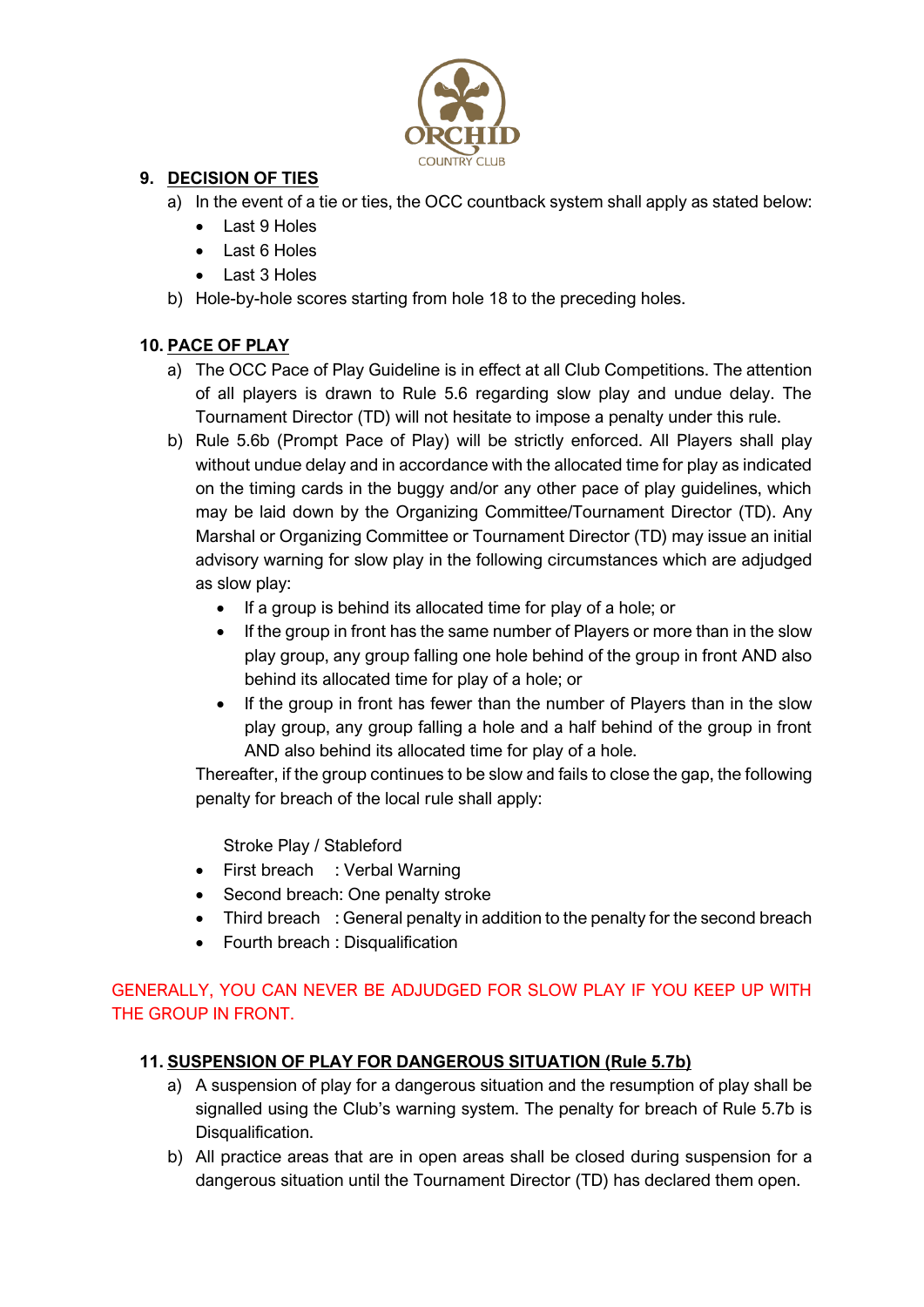

#### **12. INCLEMENT WEATHER**

- a) The Tournament Director's (TD) determination of the playability of the course due to inclement weather and the decision taken to abandon or resume play for the day is FINAL.
- b) Should the competition be cancelled by the Tournament Director (TD) due to inclement weather after participants have teed off, the participants will be charged the full fees. For participants who have not teed off, the entrance fee and Pot of Gold for Hole-In-One are still chargeable and non-refundable.

| <b>Description</b>          | Fee                 |
|-----------------------------|---------------------|
| <b>Entrance Fee</b>         | \$21.40 (incl. GST) |
| Pot of Gold for Hole-In-One | \$1.07 (incl. GST)  |

- c) In the event of inclement weather or any other causes, no players are allowed to withdraw their names from the event unless the competition was abandoned by the Tournament Director (TD). Players who violate this clause will be subject to cancellation penalty. Please refer to point 3 (c) & (e).
- d) In the event of inclement weather or any other causes resulting in less than 50% completed flights based on the total playing field, the competition will be deemed abandoned and the scores for the round will be voided and be treated as social play scores.

#### **13. BUGGIES**

- a) Golf buggies used by golfers are permitted on fairways unless otherwise notified by Golf Office. Golf buggies are not permitted on the putting greens/tee box/restricted area or areas proximate to the putting greens/tee box/restricted areas as demarcated by stakes/ropes. (The Greens Committee/The Management reserves all rights to discipline a player for failure to abide by the aforementioned.)
- b) Players shall use buggies throughout the competition.
- c) Maximum of two juniors in a flight\*.

\*(Under the Club policy, golfers below 18 years old are not allowed to drive the buggy). As for the above scenario, the Tournament Director (TD) has all the rights to arrange as they deem fit.

#### **14. DISTANCE MEASURING DEVICE (DMD)**

a) During a competition, a player may obtain distance information by use of a Distance Measuring Device (DMD). If during a stipulated round, a player uses a DMD to gauge or measure other conditions that might affect his play (e.g., elevation changes, wind speed, etc.), the player is in breach of Rule 4.3.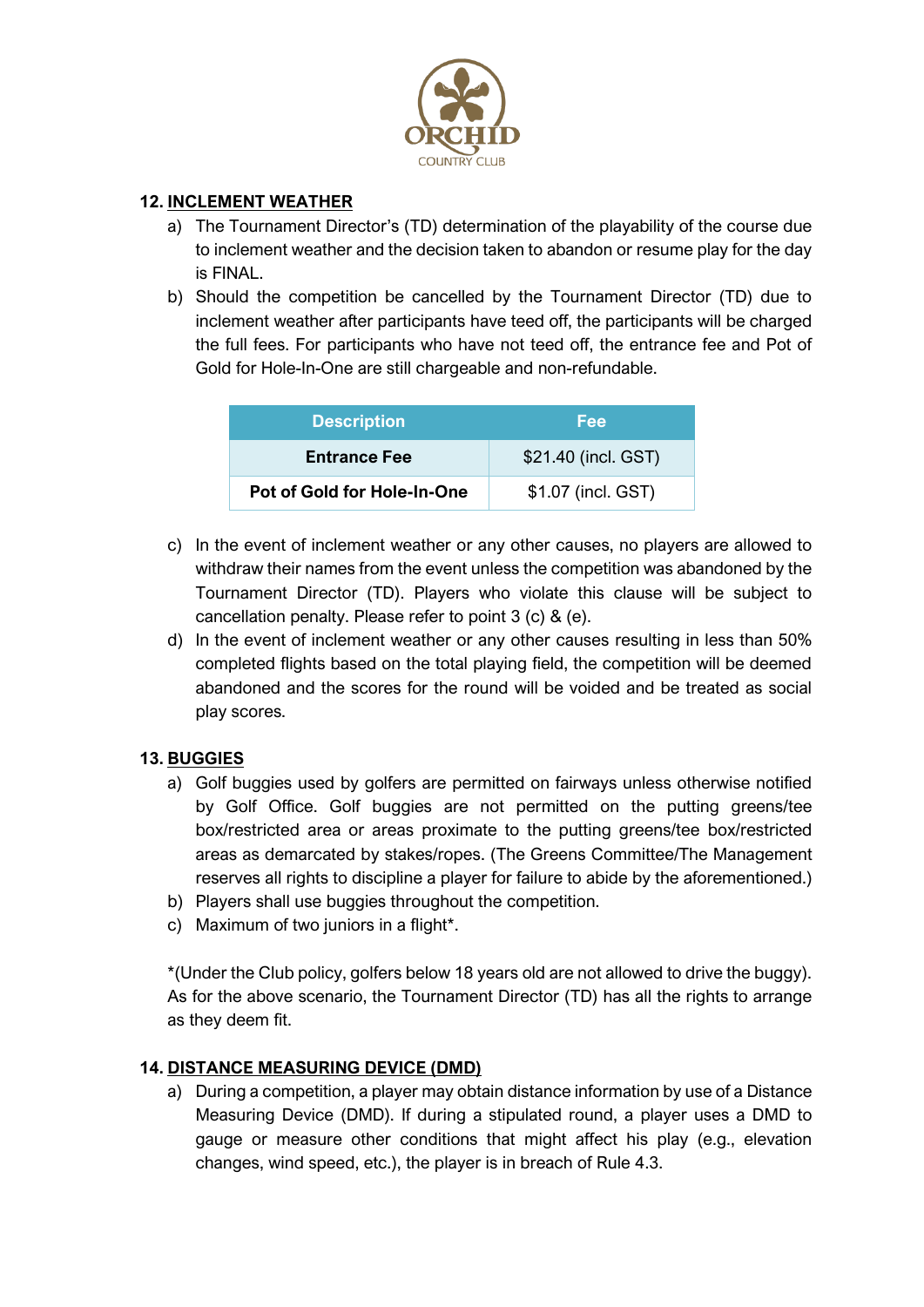

- b) If the player is in breach of Rule 4.3, for which the penalty is as follows:
	- Penalty for first breach: Deduction of one point from the total points scored for the round.
	- Penalty for second breach: Deduction of a further two points from the total points scored for the round.
	- Penalty for third breach: Disqualification.

## **15. LIST OF CONFORMING CLUBS AND GOLF BALL**

Please refer to The Rules of Golf 2019 (The R&A) page 28 to 32, Rule 4.

#### **16. WINNERS AND PRIZES (BASED ON PER DIVISION)**

a) There shall be prizes awarded for the following per Division:

| <b>Number of Players per</b><br><b>Division</b> | <b>Prizes</b>                                                                                                                                                                                                                           |
|-------------------------------------------------|-----------------------------------------------------------------------------------------------------------------------------------------------------------------------------------------------------------------------------------------|
| 9 players or more                               | <b>Stroke Play</b><br>• Overall Best Gross Winner<br><b>Best Nett Winner</b><br>$\bullet$<br><b>Runner-Up Nett</b><br>$\bullet$<br>Stableford<br>• Winner<br>$\bullet$ 1 <sup>st</sup> Runner-Up<br>$\bullet$ 2 <sup>nd</sup> Runner-up |
| 8 players or less                               | <b>Stroke Play</b><br><b>Overall Best Gross Winner</b><br><b>Best Nett Winner</b><br>Stableford<br>Winner<br>1 <sup>st</sup> Runner-Up                                                                                                  |

- b) Winners of the Overall Best Gross and Best Nett in Stroke Play and the Winner in Stableford shall qualify for the Gold Medal.
- c) Winners will be notified on the collection of prizes at a given schedule.

#### **17. HOLE-IN-ONE**

In the event of inclement weather (or any other causes) that the competition is abandoned, players will not be eligible to claim the Hole-In-One or Pot of Gold (POG) prize.